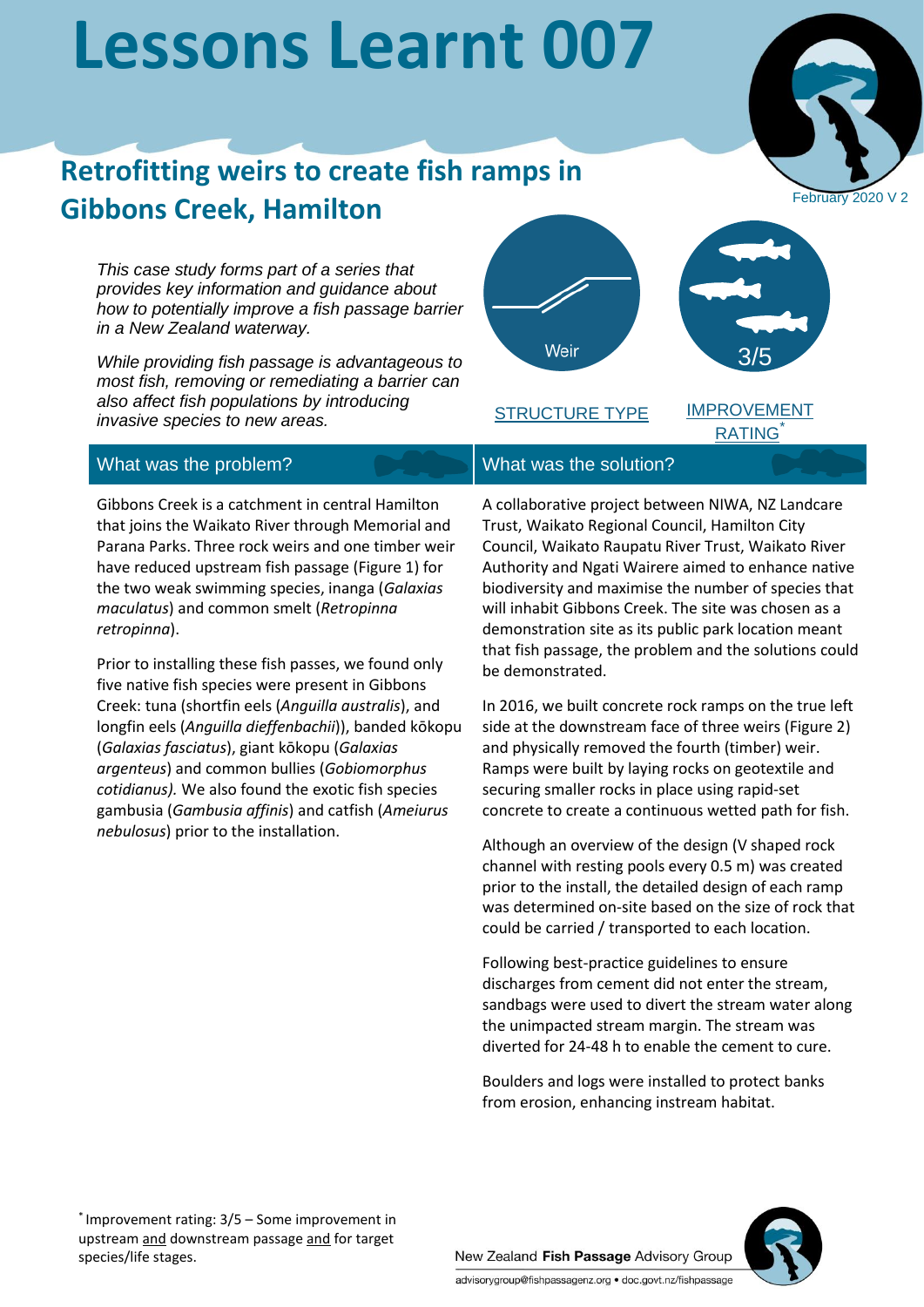

**Figure 1: One of four weirs on Gibbons Creek that impeded passage for weak swimming fish, December 2015.** *Photo: NIWA*



**Figure 2: After installation of a concrete rock ramp to provide passage for swimming fish species, March 2016.** *Photo: NIWA*

#### Monitoring results

We undertook single-pass electrofishing in two 75 m reaches before (Feb 2016), immediately after installation of the fish ramps (Mar 2016) and again a year after (Feb 2017) works were complete. Reach one was above the second weir with reach two upstream of the all three weirs.

Monitoring showed that installation of the fish ramps at the first three weirs and removal of the fourth weir allowed more fish species to access Gibbons Creek, including inanga and smelt for the first time (Figure 3). However, inanga and smelt were not recorded above the third retrofitted weir in March 2016 or February 2017.

Although higher numbers of exotic fish were also found above the weirs, including gambusia, catfish & goldfish, these species were already present further upstream and likely to have recruited from the headwater lakes. Despite this, the density and diversity of native fish has improved indicating that the ramps are beneficial overall to native fish passage.



**Figure 3: Standardised single pass electrofishing results of fish communities before and after installation of the fish ramps in Gibbons Creek. The survey reach is located upstream of the second retrofitted weir.**